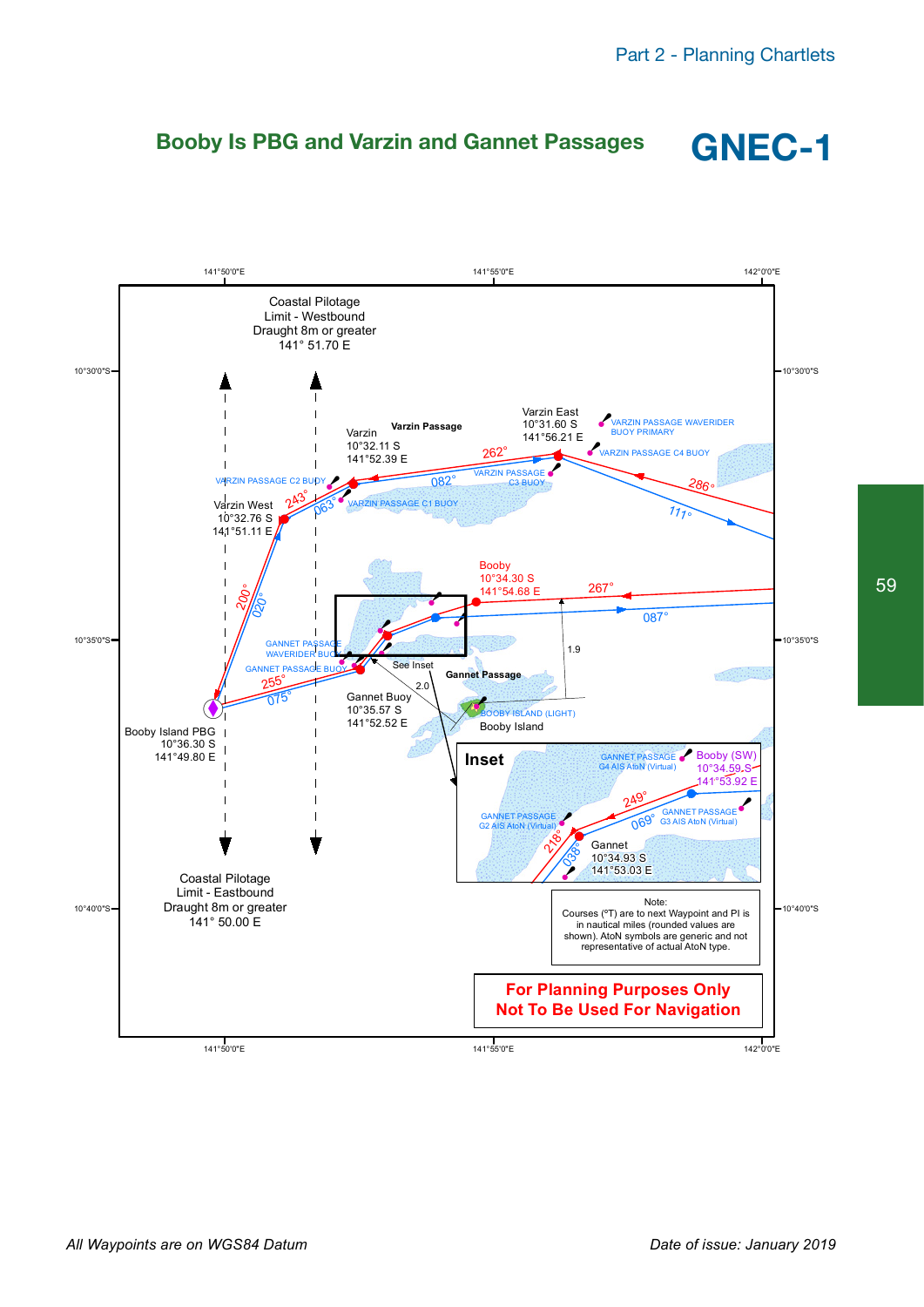# **GNEC-2 Larpent Bank to Goods Is and Goods Is PBG**

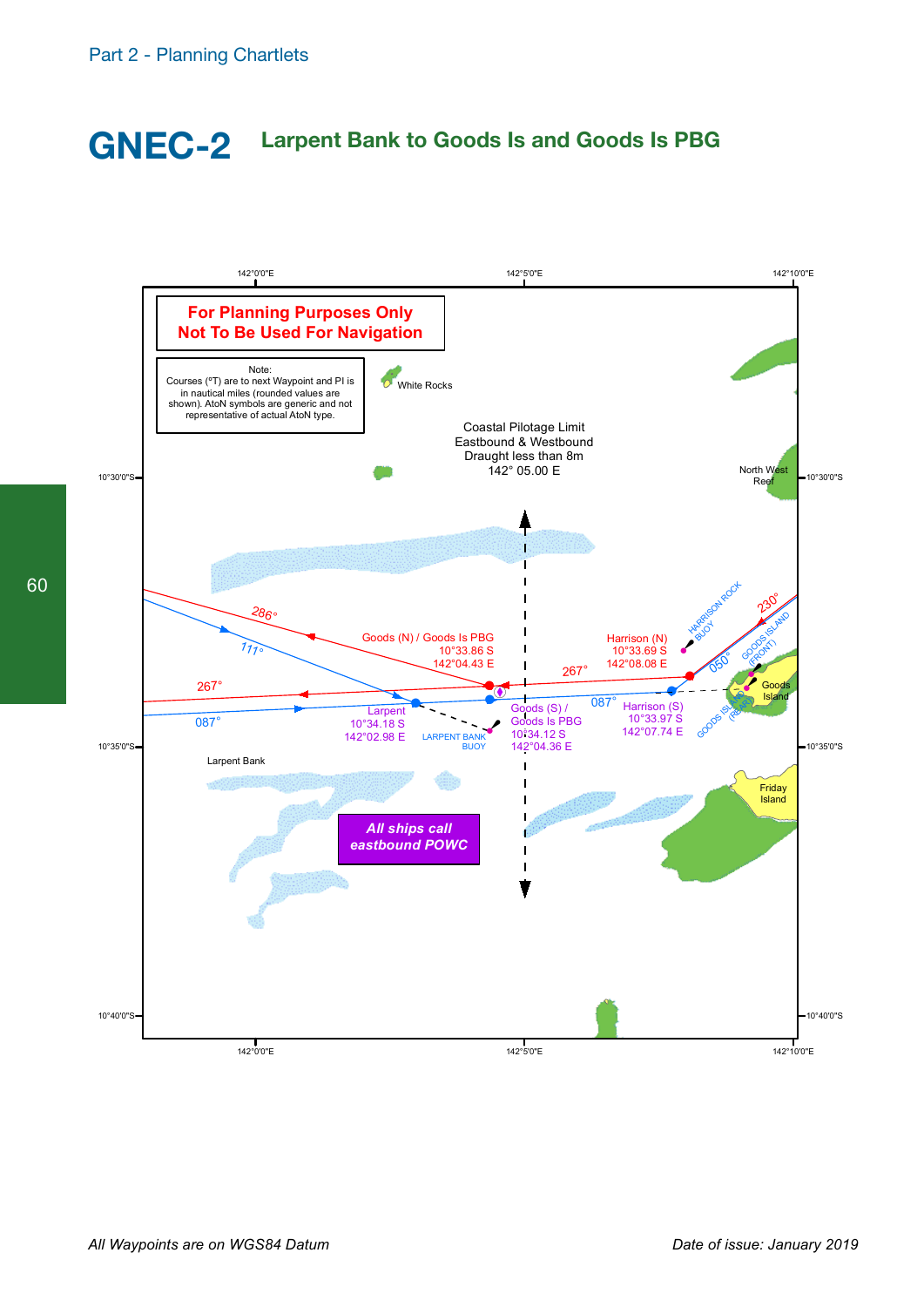# **Prince of Wales Channel – Harrison Rock to Hammond Rock GNEC-3**

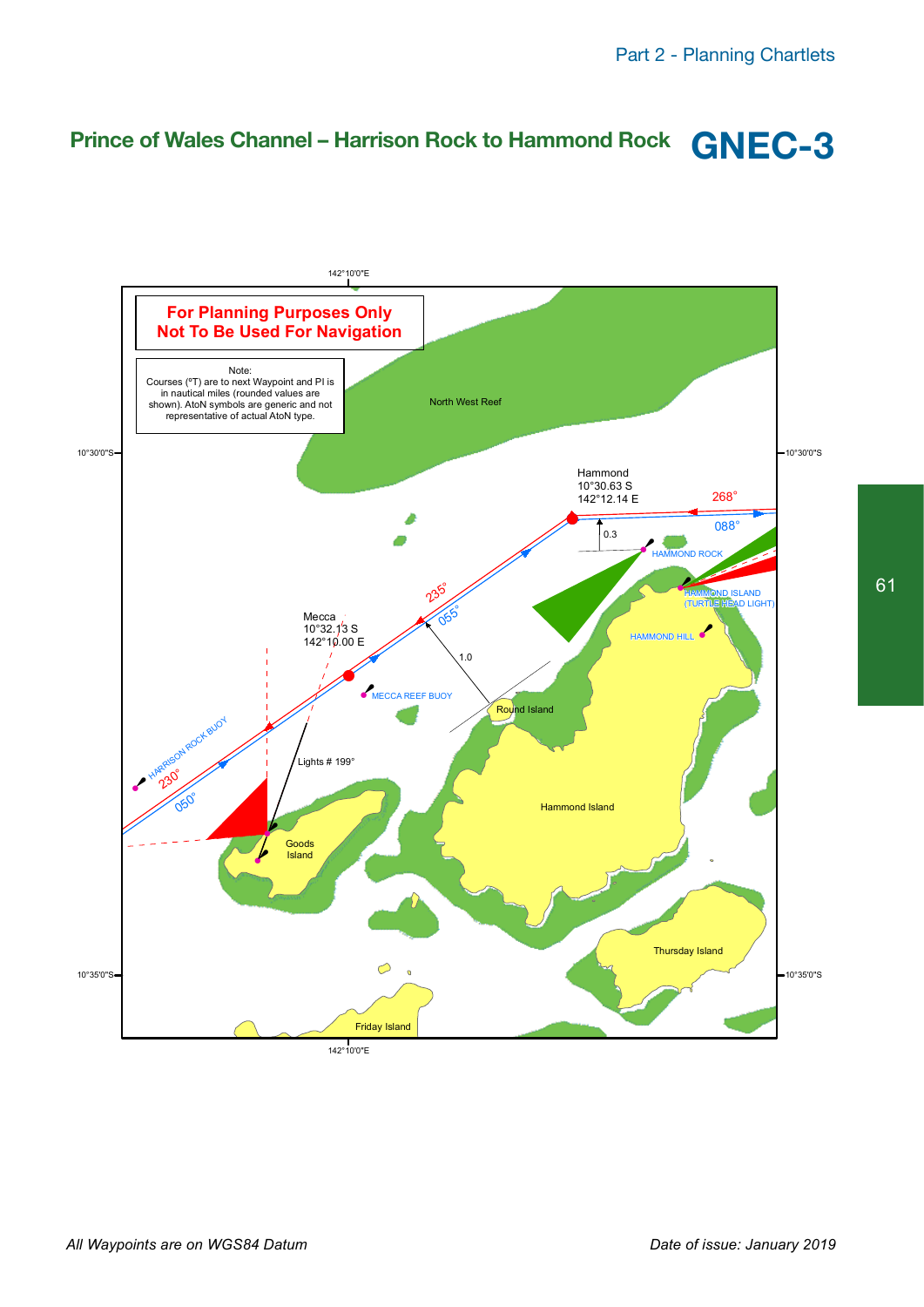## **GNEC-4 Prince of Wales Channel – Nardana Patches to Ince Point**



62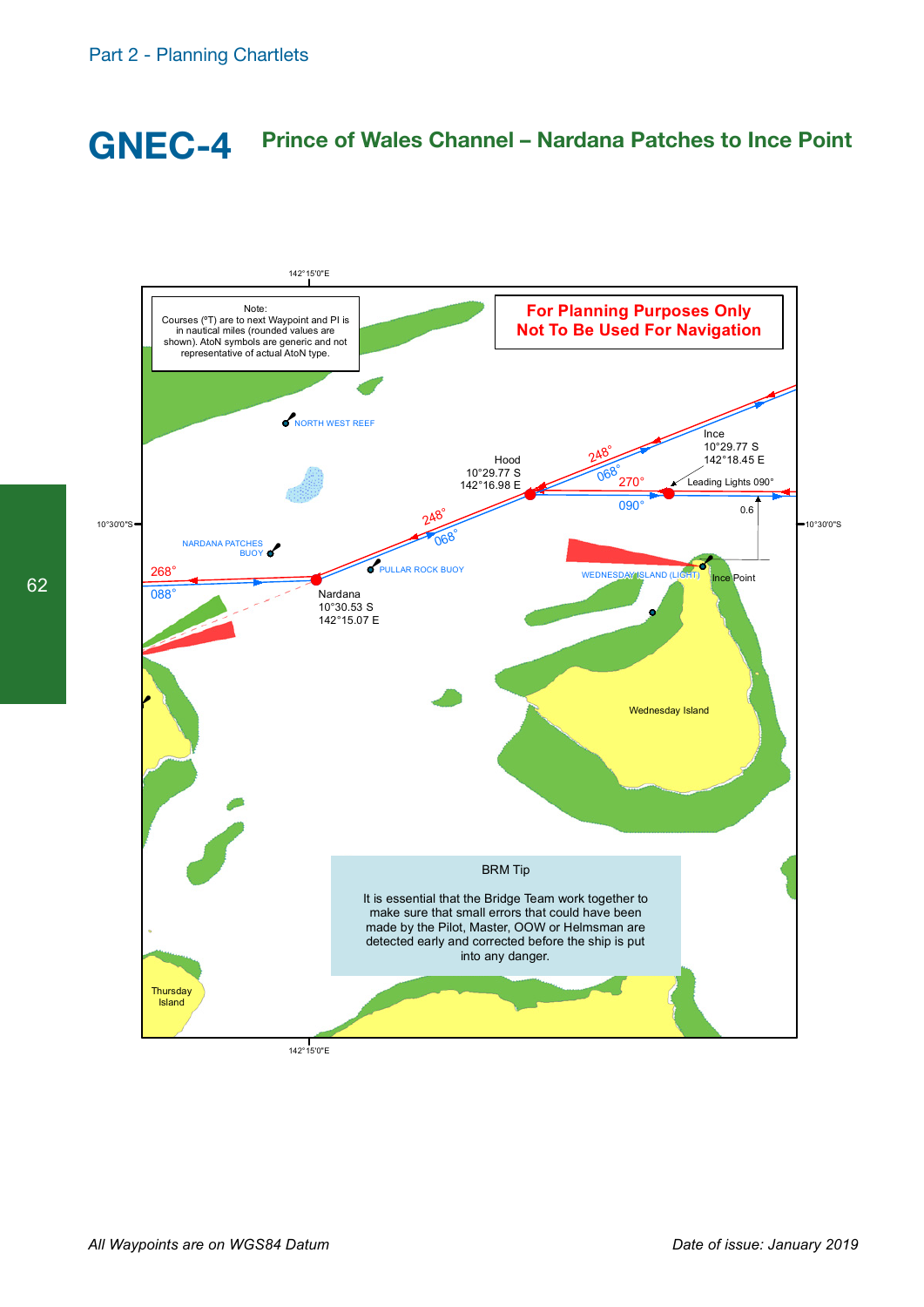

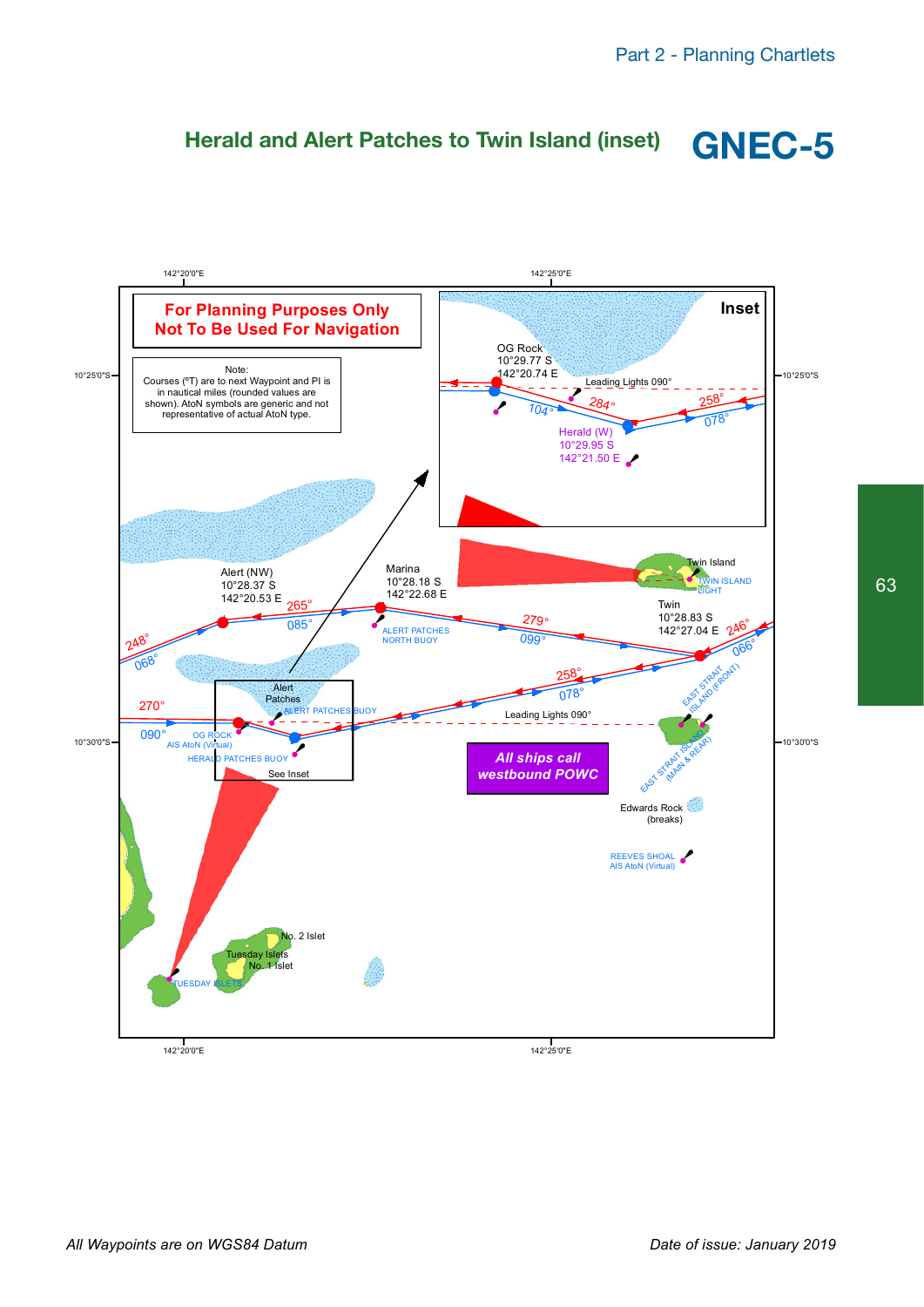## **GNEC-6 Twin Island to Kircaldie Reef**

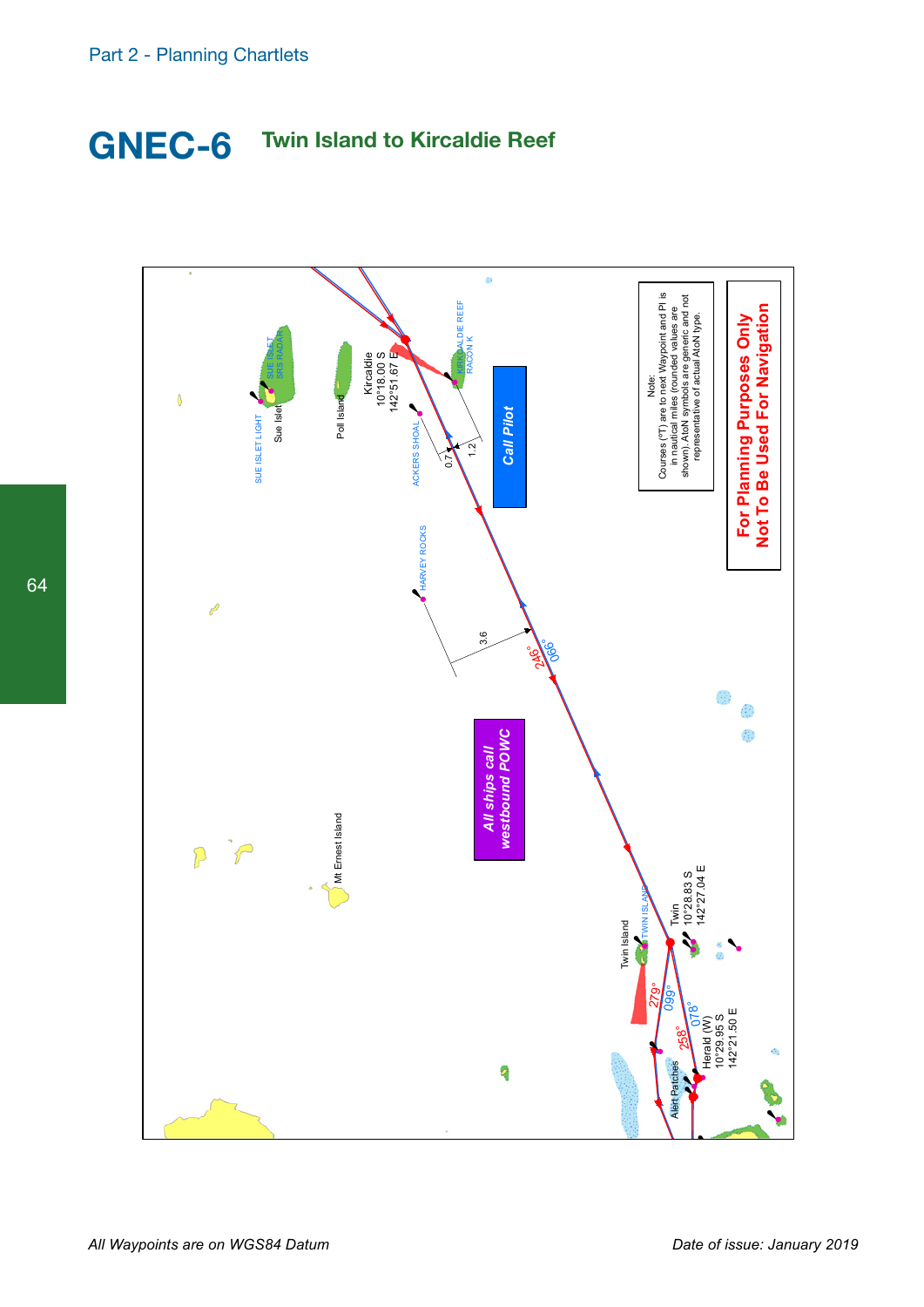

### **Kircaldie Reef to Arden Islet and Sugar Ran Reef GNEC-7**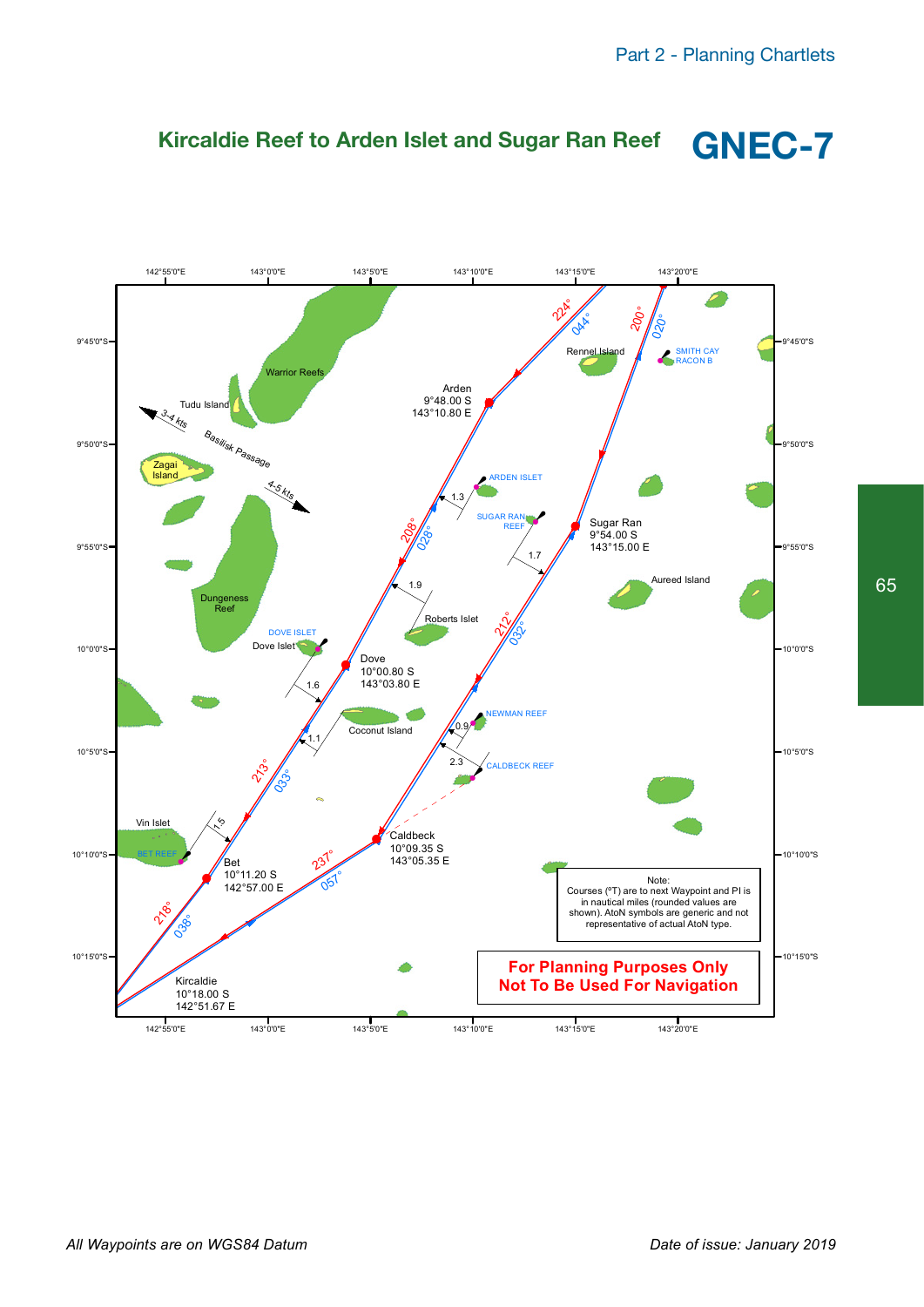



*All Waypoints are on WGS84 Datum*

*Date of issue: January 2019*